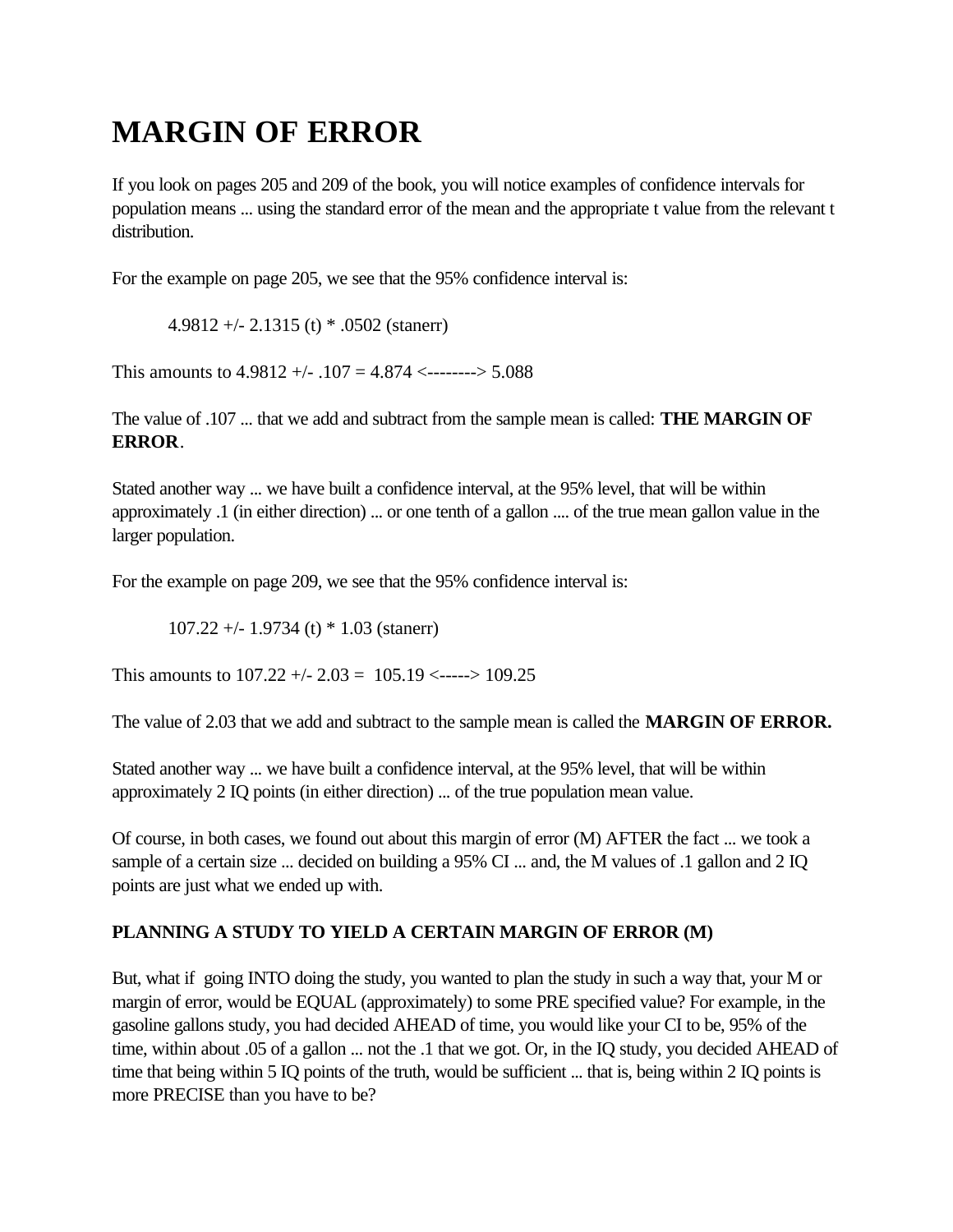Thus, we could reformulate the study question along these lines: how large of a SAMPLE would I need, with 95% confidence, to produce an interval (CI) that would be within .05 gallons ... or, within 5 IQ points? That is, what sort of a sample size (n) taken at random ... would achieve the level of PRECISION that I deem to be important?

Let's look at the M formula ... and examine it a bit more.

 $M = t$  value  $*$  standard error

 $M = t$  value  $*$  (estimate of population SD / sqrt sample size)

 $M = t$  value  $*(s / sqrt n)$ 

What if you want to rearrange this formula ... so that n is on the LEFT ... given some M value which would be on the right?

 $M = (t \text{ value} * s) / \text{sqrt } n$ 

If we cross multiply and exchange the places of M with sqrt n, we have:

Sqrt  $n = (t \text{ value} * s) / M$ 

However, we are not looking for the square ROOT of n ... we want n!

So, square both sides ... this would yield n on the left ... which we are solving for.

...  $n = [(t value * s) / M]^{2}$ 

#### **EXAMPLE 1**

Think back to the gasoline gallons example ... we found with our sample size of 16 and wanting to build a 95% CI, our M or margin of error was about .1 of a gallon. What if we wanted to be accurate within about .05 of a gallon? Our formula would look like:

...  $n = [(t value * s) / M]$ 

Now, we can't know our EXACT t value ... since that is based on n ... which we are looking for and DON'T know ... but, we could use the same t value we did before ... just as an approximation ... and see what happens. So, let's try that.

On page 206, the s value or estimate of the population SD was given as: .2 ... rounded for simplicity. Thus: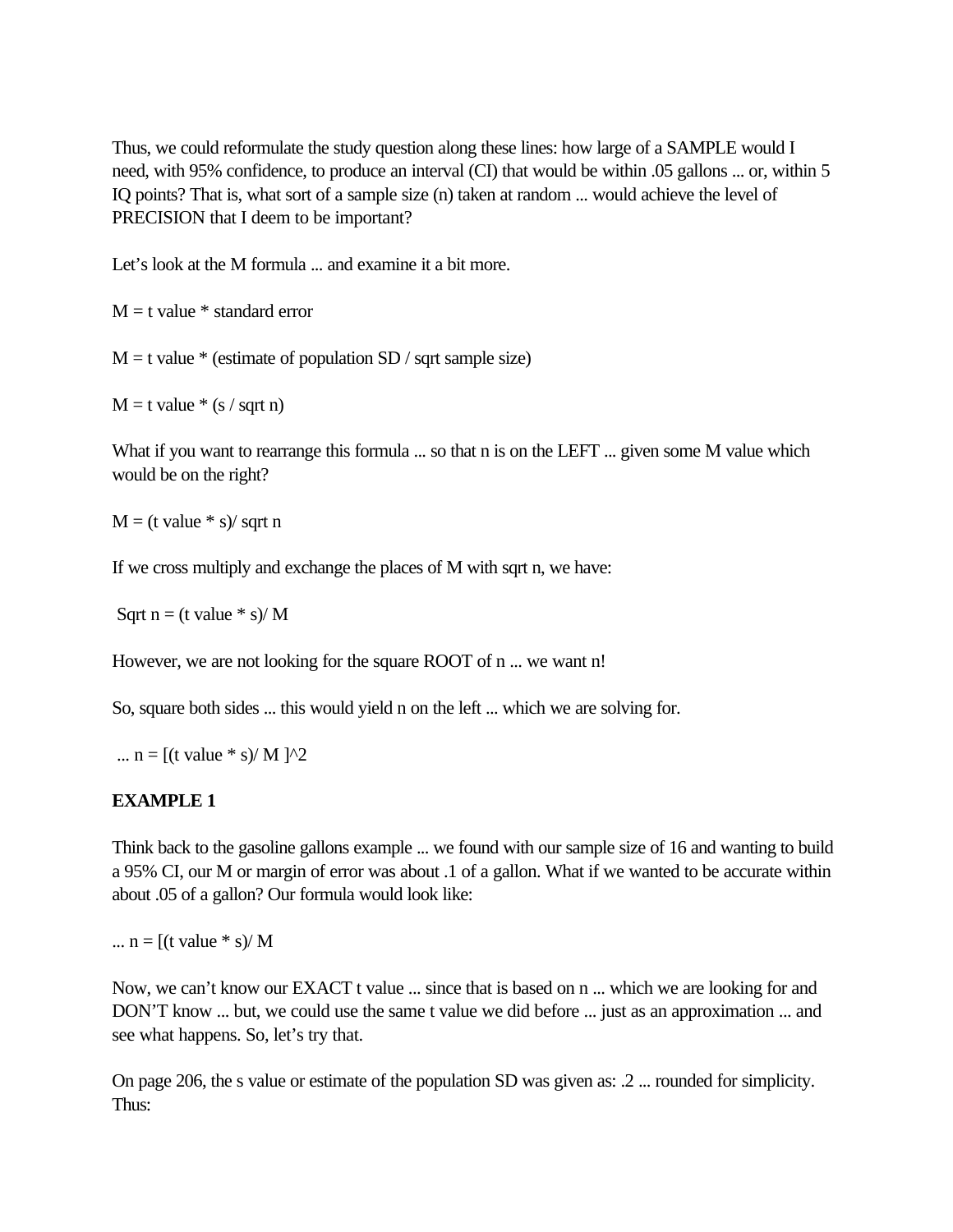$n = \left[\right. (2.1315 * .2) / .05 \right]$   $\gamma$   $\gamma$  =  $\left[\right. .4263/.05]$   $\gamma$   $\gamma$  = 72 or a sample size of about 70 ...

**NOTE**: We know that this is a bit high ... since, to achieve GREATER precision, it makes sense that our sample size will have to be larger (to reduce error) ... and, with a large n, our relevant t value will have more degrees of freedom AND thus will be smaller ... so, with a somewhat smaller t value in the numerator ... the overall numerator will be smaller ... and hence, the division by M^2 will yield a smaller overall n value.

The bottom line in this case is that ... if we want to be within about .05 of a gallon, rather than the within .1 that we originally found using n=16 ... our RANDOM sample size would have had to have been approximately 4 times larger ... 70 or so rather than 16.

### **EXAMPLE 2**

For the IQ example, when n=179 in that case, we found M or the margin of error to be about 2 IQ points. What if we were willing or only needed to be accurate to within about 5 IQ points? Since we are saying that we don't have to be as accurate ... we know that we won't need as large of a sample size ... so, how much (approximately) less than 179 would it take ... to build a 95% confidence interval ... that is accurate to within about 5 IQ points rather than 2 IQ points?

Again, as an approximation, we can use the t value for n=178 degrees of freedom (even though with a smaller sample size, we know t will be a bit larger) ... and, we can use the s value of 13.822 as stated on page 209.

....  $n = [(t * s) / M]^2 = [27.276/5]^2 =$  approximately 30 ...

Given that we are willing to tolerate about  $5/2 = 2.5$  times more error in terms of our precision of our estimate of the population mean IQ value ... we see that our sample size would only need to be about  $180/30$  = about a 1/6 of the original size.

**NOTE**: Again, since we have used a t value as an approximation in the numerator that is SMALLER than we know it should be ... that means the numerator is smaller ... and thus, the overall calculation of n is SMALLER than it should be.

The main points from the examples however are that:

# IF YOU WANT TO BE **MORE PRECISE** .... ie, HAVE A SMALLER M .... YOUR SAMPLE SIZE **n** WILL HAVE TO BE CONSIDERABLY **LARGER**

IF YOU ARE WILLING TO TOLERATE **LESS PRECISION** ... ie WORK WITH A LARGER M ... YOUR SAMPLE SIZE **n** CAN BE MUCH **SMALLER**

The bottom line is that IF you are able to PRE specify some approximate level of error or M ... that you